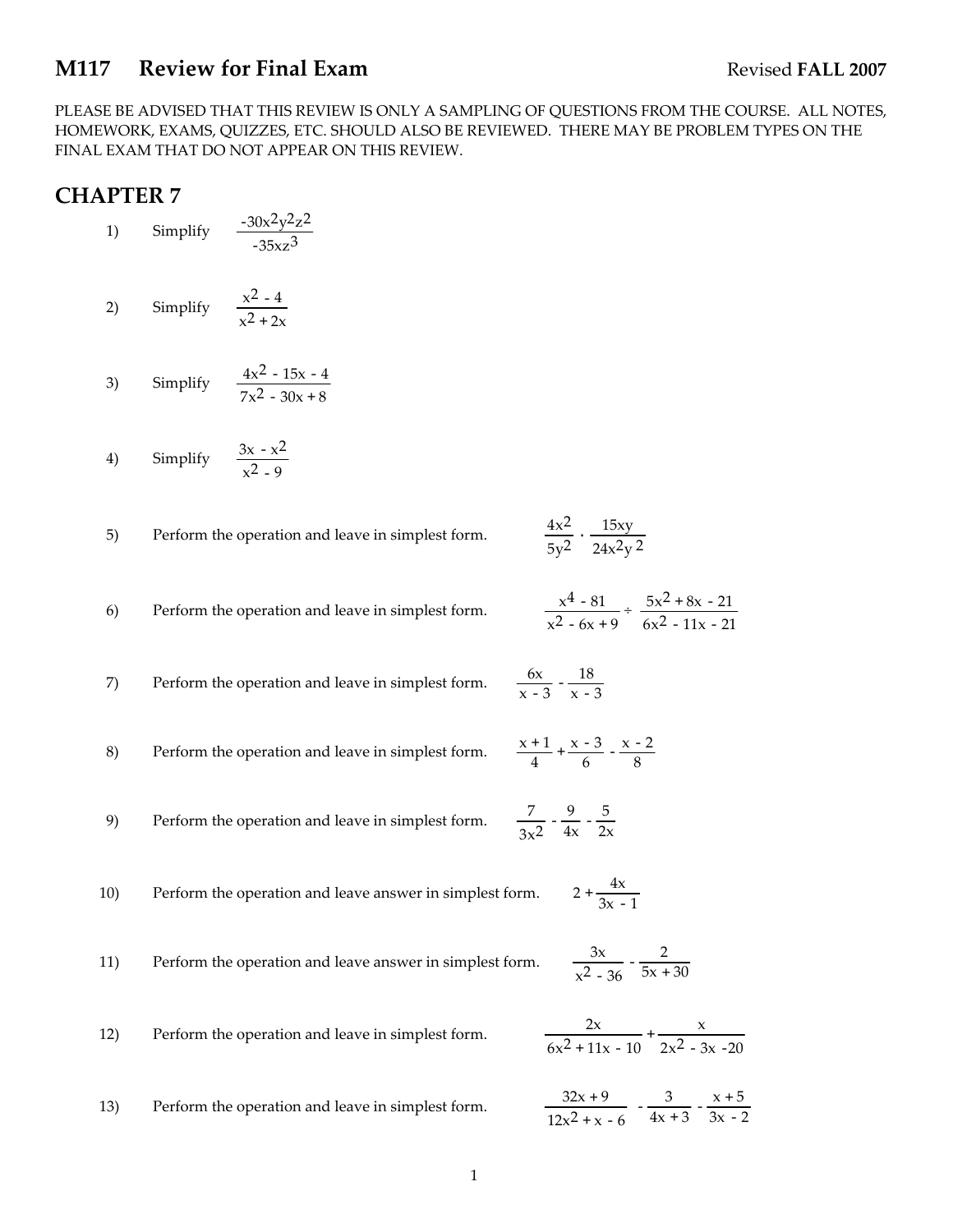14) Simplify the complex fraction.  $rac{4}{ab} - \frac{3}{b^2}$  $\frac{1}{a} + \frac{3}{b}$ 

15) Solve  $\frac{5}{7x} - \frac{5}{6} = \frac{1}{6x}$ 

16) Solve 
$$
\frac{5}{2x-1} = \frac{-6}{3x+2}
$$

17) Solve 
$$
\frac{2x}{x-2} + \frac{15}{x^2 - 7x + 10} = \frac{3}{x-5}
$$

18) Solve 
$$
\frac{2}{n-2} - \frac{n}{n+5} = \frac{10n+15}{n^2+3n-10}
$$

19) Solve 
$$
\frac{x}{x+2} + \frac{3}{x+4} = \frac{14}{x^2 + 6x + 8}
$$

- 20) Suppose that Wendy rides her bicycle 30 miles in the same time that it takes Kim to ride her bicycle 20 miles. If Wendy rides 5 miles per hour faster than Kim, find the rate of each. (NO EQUATION = NO CREDIT)
- 21) If an airplane travels 1050 miles in the same amount of time that a car travels 150 miles, and the speed of the

plane is 50 mph more than six times the speed of the car, how fast is each moving? (NO EQUATION = NO CREDIT)

22) The speed of a stream is 5 mph. If a boat travels 52 miles downstream in the same time that it takes to travel

26 miles upstream, what is the speed of the boat in still water? (NO EQUATION = NO CREDIT)

#### **CHAPTERS 4 & 9**

- 23) Is  $(3, 1)$  a solution for  $2x y = 5$ ?
- 24) Given:  $y = -\frac{1}{2}$ Find the x- and y-intercepts and one other point. Graph.

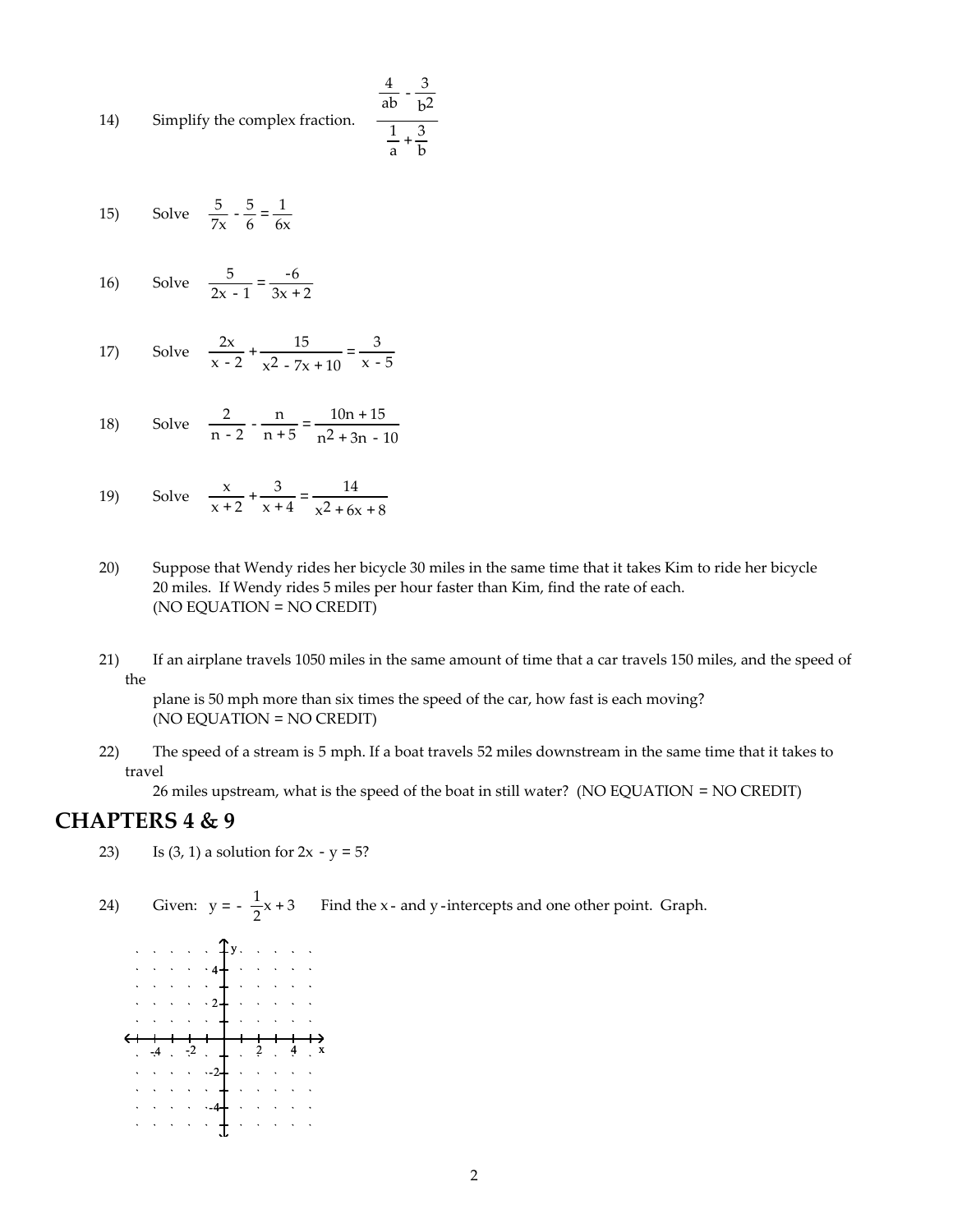







29) a. What is the slope of a vertical line? b. What is the slope of a horizontal line?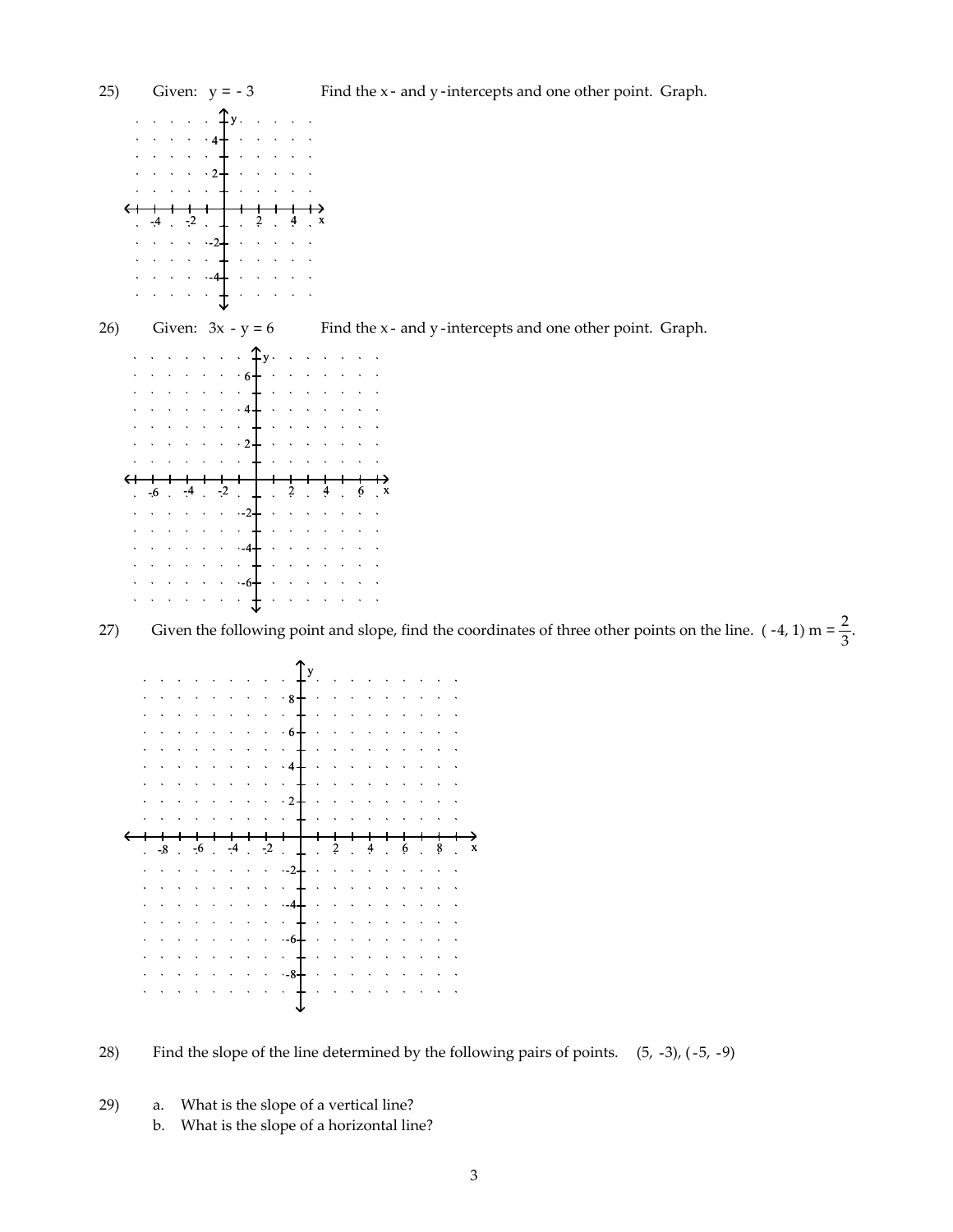- 30) Given  $2x 3y = 5$  Solve for y and determine the slope and y-intercept.
- 31) Find the coordinates of two points on the given line, and then use those coordinates to find the slope of the line.  $2x + y = 4$



- 33) Write the equation of a line that passes through the points  $(0, 3)$  and  $(5, -3)$ .
- 34) Write the equation of a line that passes through the points  $(-3, 2)$  and  $(-3, 5)$ .
- 35) Write the equation of a line that passes through the points  $(-1, -5)$  and  $(-4, 1)$ .
- 36) Write the equation of the line that passes through the points  $(-2, 5)$  and  $(3, -3)$ .
- 37) Write the equation of a line with slope of  $-\frac{3}{4}$  and passes through the point (-1, -5).
- 38) Write the equation of the line with  $m = -\frac{3}{5}$  passing through the point (-2, -4).
- 39) Write the equation of the line that has an x-intercept of -1 and a y-intercept of -3.
- 40) Write the equation of a line perpendicular to the line  $y = \frac{1}{5}x 4$  and passes through the point (2, 3).
- 41) Write the equation of the line that contains the point (1, 3) and is parallel to the line  $x + 5y = 9$ .
- 42) Write the equation of the line that contains the point  $(5, 6)$  and is perpendicular to the y-axis.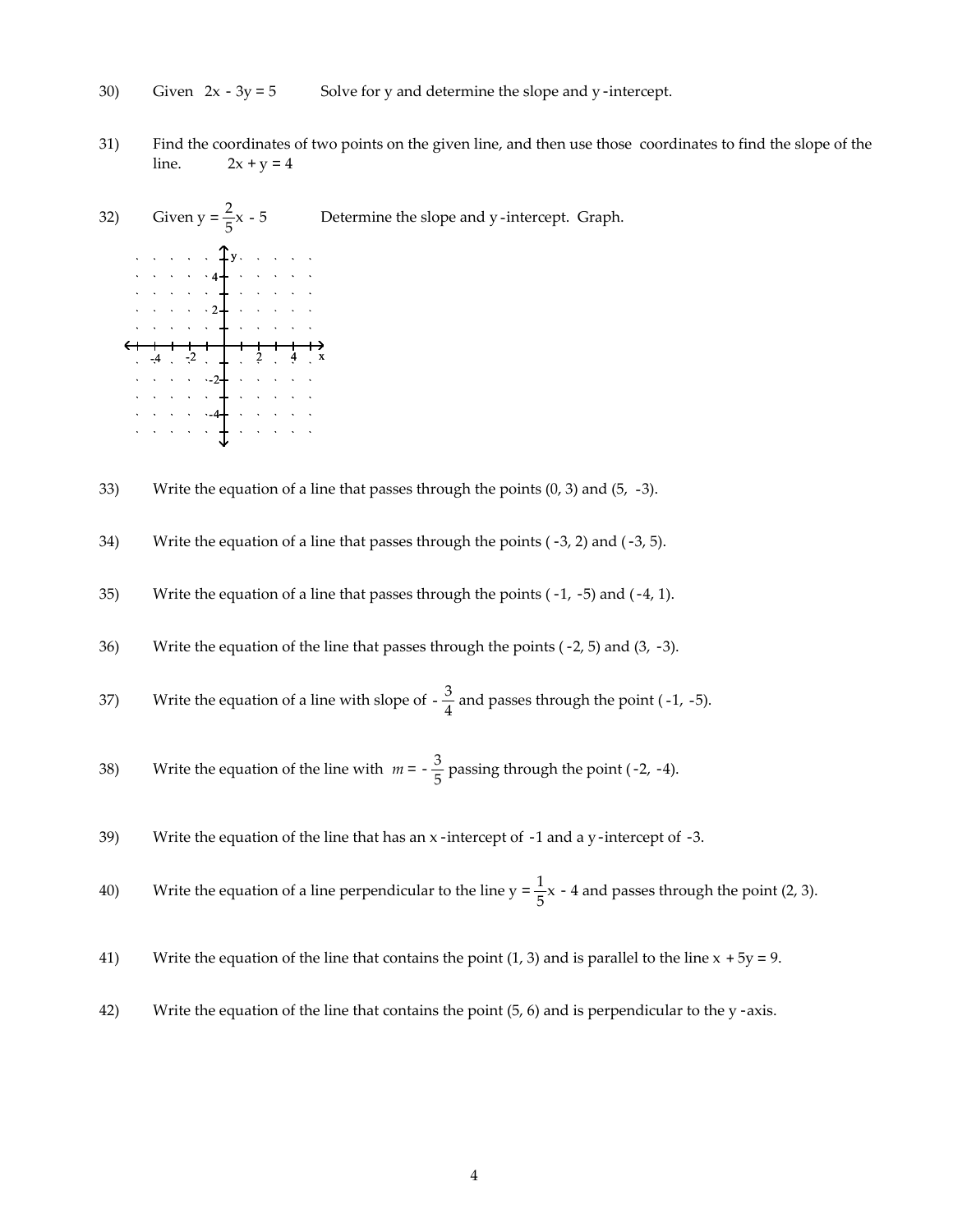- 43) A plumber charges \$80 plus \$40 for each hour of labor. Let *n* represents the number of hours of labor and *c* is the total cost.
	- a. Write a linear equation modeling the scenario.
	- b. Find the total bill if labor is 2 hours.
	- b. If the total bill is \$240, for how many hours of labor was the customer charged?
	- c. Graph the equation with *n* along the horizontal axis and *c* along the vertical axis.
	- d. What does the *c*-intercept represent?
- 44) In a certain city, the cost of a taxi ride is computed as follows: There is a fixed charge of \$2.95 as soon as you

get in the taxi, to which a charge of \$1.65 per mile is added. Find a linear equation that can be used to determine the cost,  $C(x)$ , of an x-mile taxi ride, and use this equation to find the cost of a 5-mile taxi ride.

45) The cost of manufacturing a molded part is related to the quantity produced during a production run. When 100 parts are produced, the cost is \$300. When 600 parts are produced, the cost is \$2800. Find a linear

equation that models cost,  $C(x)$ , in terms of the number of parts produced, x.

- 46) Determine if the relation is a function:  $\{(-9, 9), (-9, -9), (2, 1), (5, 2)\}$
- 47) Determine if the relation is a function:  $\{(-1, -4), (2, 7), (4, -4), (8, 1)\}$
- 48) Determine if the relation is a function:



49) Determine if the relation is a function:

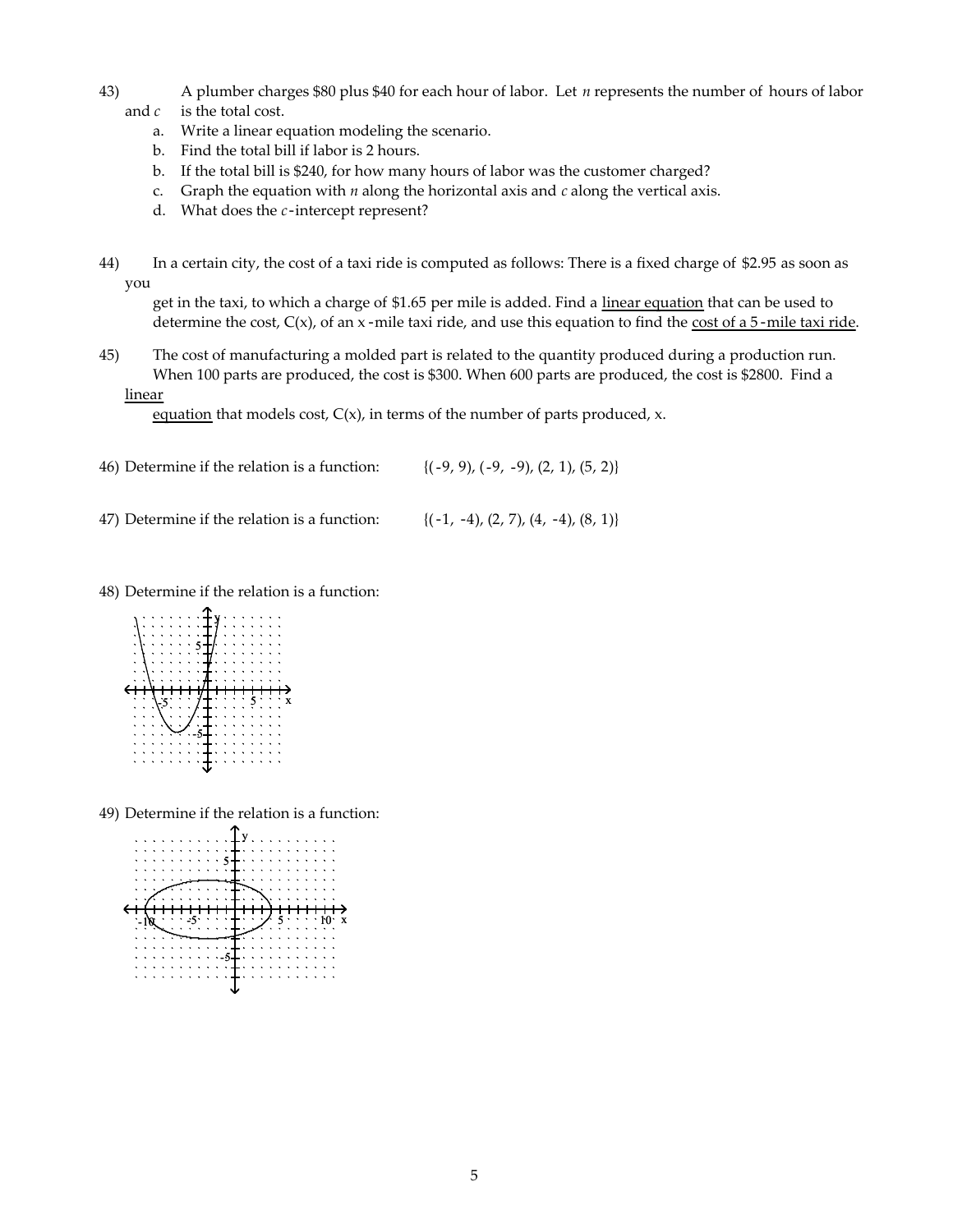50) Determine if the relation is a function. Assume that the domain is in the left column and the range is in the right column. The number of tests in various classes:

| Math       | 11 |
|------------|----|
| English    | 6  |
| History    | 11 |
| Biology    |    |
| Psychology |    |

51) Determine the domain and range of the relation:  $\{(9, -6), (6, -9), (5, -2), (2, -6)\}$ 

52) Determine the domain and range.





53) Given 
$$
f(x) = 4x^2 - 5x + 6
$$
, find:  
a.  $f(4)$  b.  $f(-1)$ 

54) Given 
$$
f(x) = \frac{3}{x-2}
$$
, find:  
a.  $f(-5)$  b.  $f(2)$ 

 $-6$   $-4$   $-2$   $\leftarrow$   $\frac{1}{2}$   $-4$   $-6x$ 

 $\sqrt{2}$ -4

55) Use the graph to determine the value of the function. a.  $f(-2)$  b.  $f(0)$  $4 + y$ 2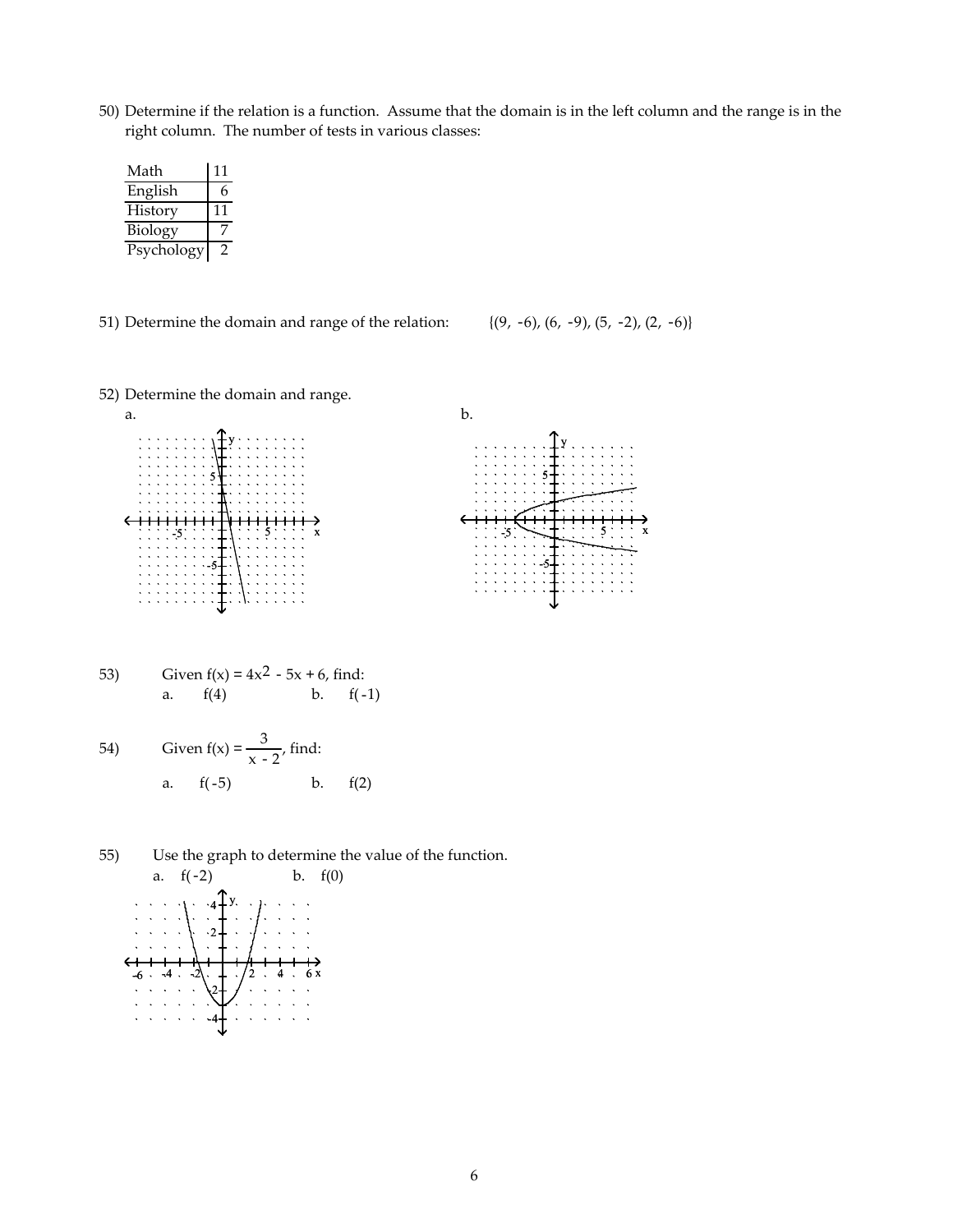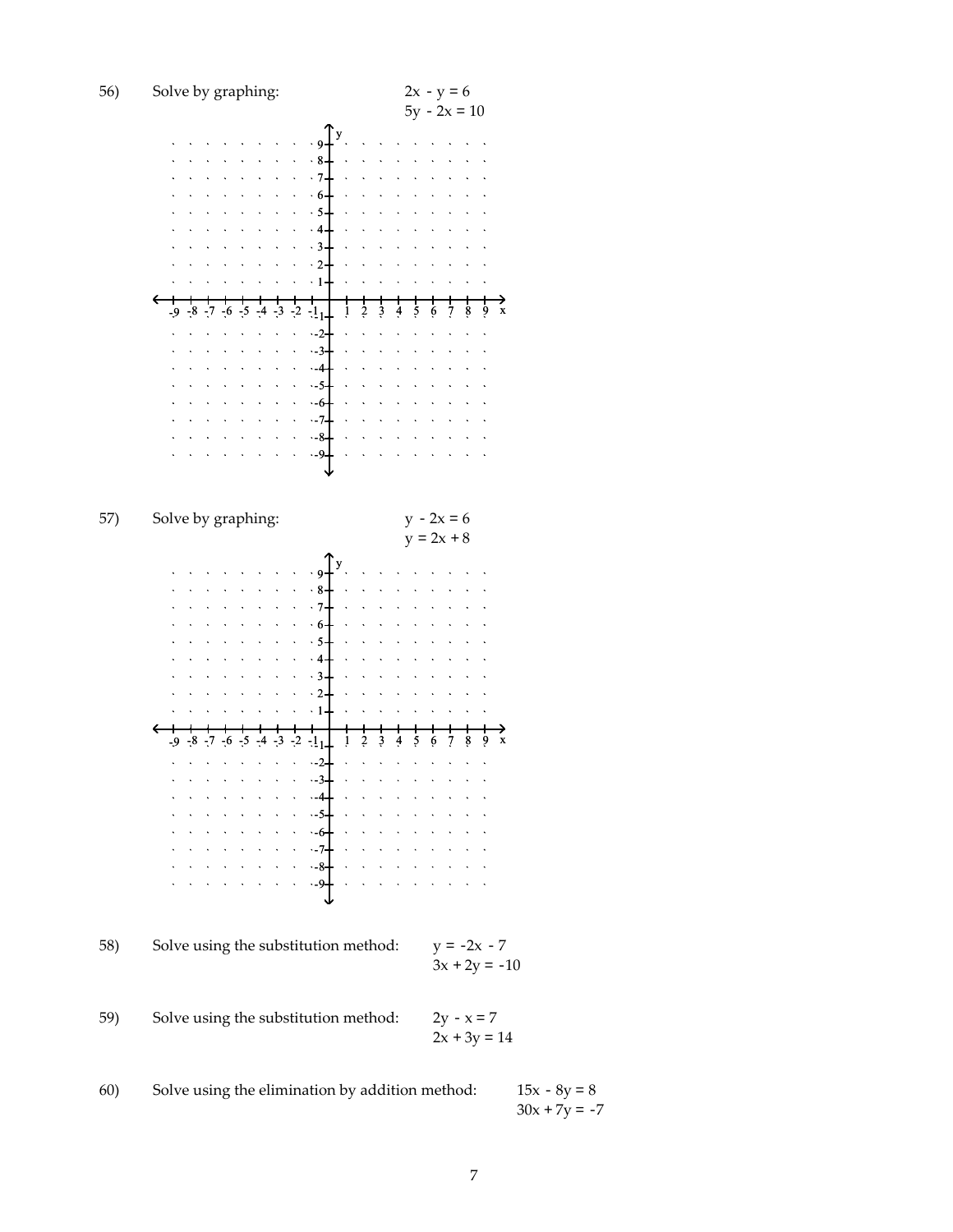61) Solve using the elimination by addition method:  $\frac{2}{3}$ 

$$
\frac{2}{3}x + \frac{1}{2}y = \frac{5}{2}
$$

$$
\frac{2}{5}x - y = \frac{1}{5}
$$

- 62) Solve using the elimination by addition method:  $2x 6y = 8$  $x - 3y = 4$
- 63) Suppose that the cost of 5 tennis balls and 4 golf balls is \$17. Furthermore, suppose that at the same prices, the cost of 3 tennis balls and 7 golf balls is \$20.55. Find the cost of one tennis ball and the cost of one golf ball.

# **CHAPTER 10**

- 64) If  $f(x) = \sqrt{2x + 4}$ , find  $f(0)$ .
- 65) If  $f(x) = \sqrt{2x 8}$ , find the domain.
- 66) Neglecting air resistance, the velocity of an object, v, in meters per second can be found after falling h meters using the formula  $v = \sqrt{18.1h}$ . Find the velocity of a ball that has been dropped from a roof after falling 7 meters. Round your answer to 3 decimal places.
- 67) Simplify  $\sqrt[4]{36}$ Express your answer in radical form.
- 68) Simplify  $\sqrt[3]{-\frac{8}{27}}$
- 69) Simplify  $\sqrt{160}$
- 70) Simplify  $-4\sqrt{54}$
- 71) Simplify  $\frac{6\sqrt{5}}{5\sqrt{12}}$
- 72) Simplify  $\sqrt[3]{3}$
- 73) Simplify  $13\sqrt{28} 2\sqrt{63} 7\sqrt{7}$
- 74) Simplify  $\frac{3}{8}\sqrt{96} - \frac{2}{3}\sqrt{54}$
- 75) Simplify  $\sqrt[3]{2}$  – 2  $\sqrt[3]{16}$  +  $\sqrt[3]{54}$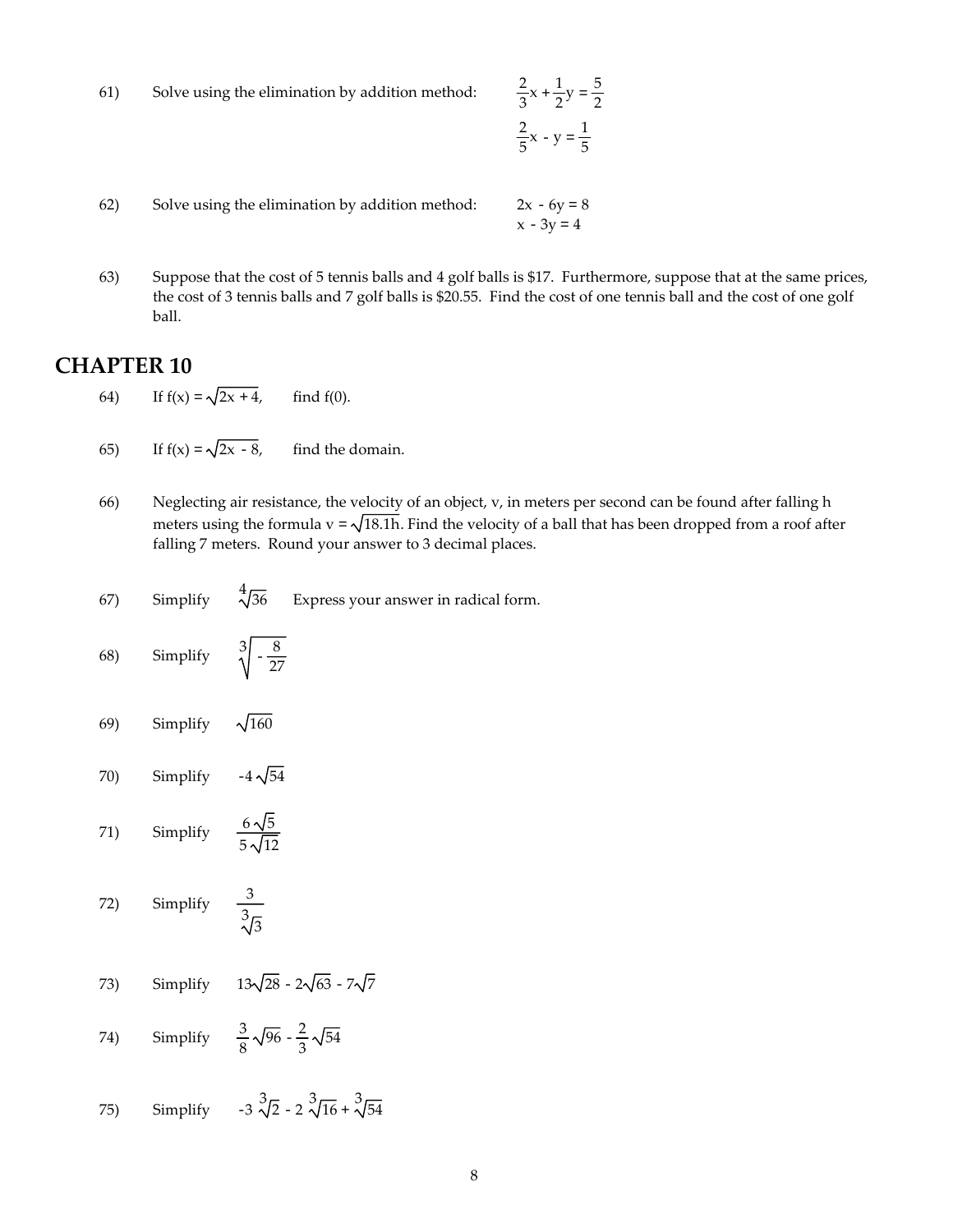76) Simplify 
$$
\sqrt{96a^7b^8}
$$
  
\n77) Simplify  $\frac{\sqrt{5y}}{\sqrt{18x^3}}$   
\n78) Simplify  $\frac{3\sqrt{2y}}{3\sqrt{3x}}$   
\n79) Simplify  $-3\sqrt{2x^3} + 4\sqrt{8x^3} - 3\sqrt{32x^3}$   
\n80) Simplify  $(-3\sqrt{3})(-4\sqrt{8})$   
\n81) Simplify  $(4\sqrt[3]{3})(5\sqrt[3]{9})$   
\n82) Simplify  $\sqrt{2x}(\sqrt{12xy} - \sqrt{8y})$   
\n83) Simplify  $(7\sqrt{3} - \sqrt{7})(2\sqrt{3} + 4\sqrt{7})$   
\n84) Simplify  $(2\sqrt{3} + \sqrt{11})(2\sqrt{3} - \sqrt{11})$   
\n85) Simplify  $2\sqrt[3]{2}(3\sqrt[3]{6} - 4\sqrt[3]{5})$   
\n86) Simplify  $\frac{\sqrt{7}}{2\sqrt{5}-5}$ 

3 2 - 5

87) Rationalize the denominator, then use it to solve the problem. The time T in seconds required for a pendulum of length L feet to make one swing is given by T =  $2\pi\sqrt{\frac{L}{32}}$ . How long is a pendulum (to nearest hundredth of a foot) if it makes one swing in 3 seconds? Use 3.14 for  $\pi$ .

88) Solve 
$$
2\sqrt{n} - 7 = 0
$$

- 89) Solve  $\sqrt{x^2 + 3} 2 = 0$
- 90) Solve  $\sqrt{n^2 2n 4} = n$
- 91) Solve  $\sqrt[3]{2x+5} = \sqrt[3]{4-x}$
- 92) Solve  $\sqrt{x + 4} = \sqrt{x 1} + 1$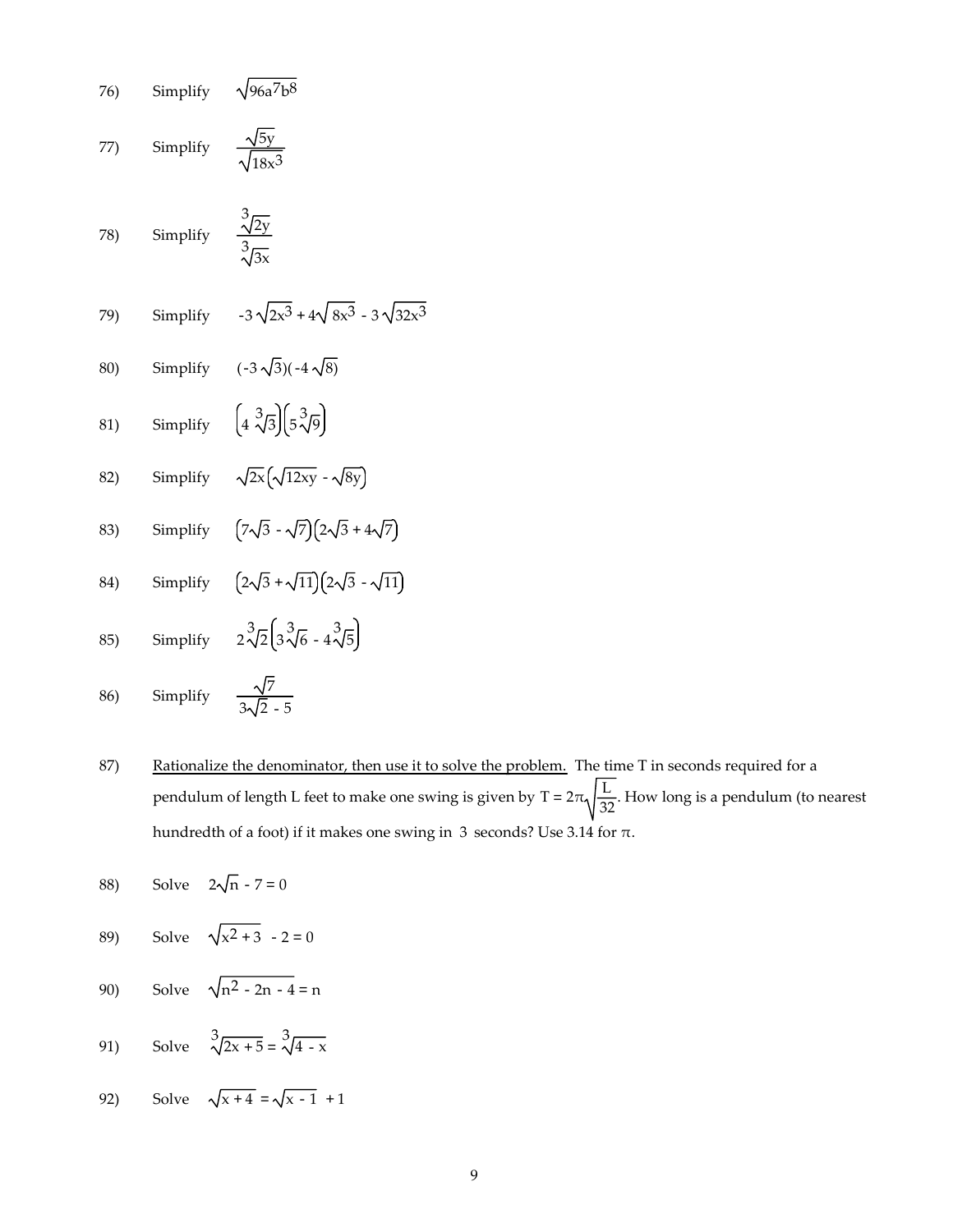93) Simplify 
$$
16^{\frac{3}{2}}
$$
  
\n94) Simplify  $\left(\frac{1}{8}\right)^{-\frac{2}{3}}$   
\n95) Simplify  $(-32)^{\frac{1}{5}}$   
\n96) Express in radical form 5x  
\n97) Simplify  $\left(\frac{3}{8}\right)\left(-\frac{2}{3}\right)$   
\n98) Simplify  $\left(9x^2y^4\right)^{\frac{1}{2}}$   
\n99) Simplify  $\left(9x^2y^4\right)^{-\frac{1}{3}}$ 

1 4

## **CHAPTER 11**

- 100) Solve  $6x^2 5x 21 = 0$
- 101) Solve  $\sqrt{3x} + 6 = x$
- 102) Solve  $3t^2 = 8$
- 103) Solve  $(t + 5)^2 = 12$
- 104) Solve  $(9s + 7)^2 = 9$
- 105) Use the discriminant to determine the number and nature of the roots, then solve using the quadratic formula.  $9x^2 6x + 1 = 0$ quadratic formula.
- 106) Use the discriminant to determine the number and nature of the roots, then solve using the quadratic formula.  $4x^2 - 2x = 3$
- 107) Solve  $\frac{5}{n-3} \frac{3}{n+3} = 1$
- 108) Solve  $5x^4 32x^2 + 48 = 0$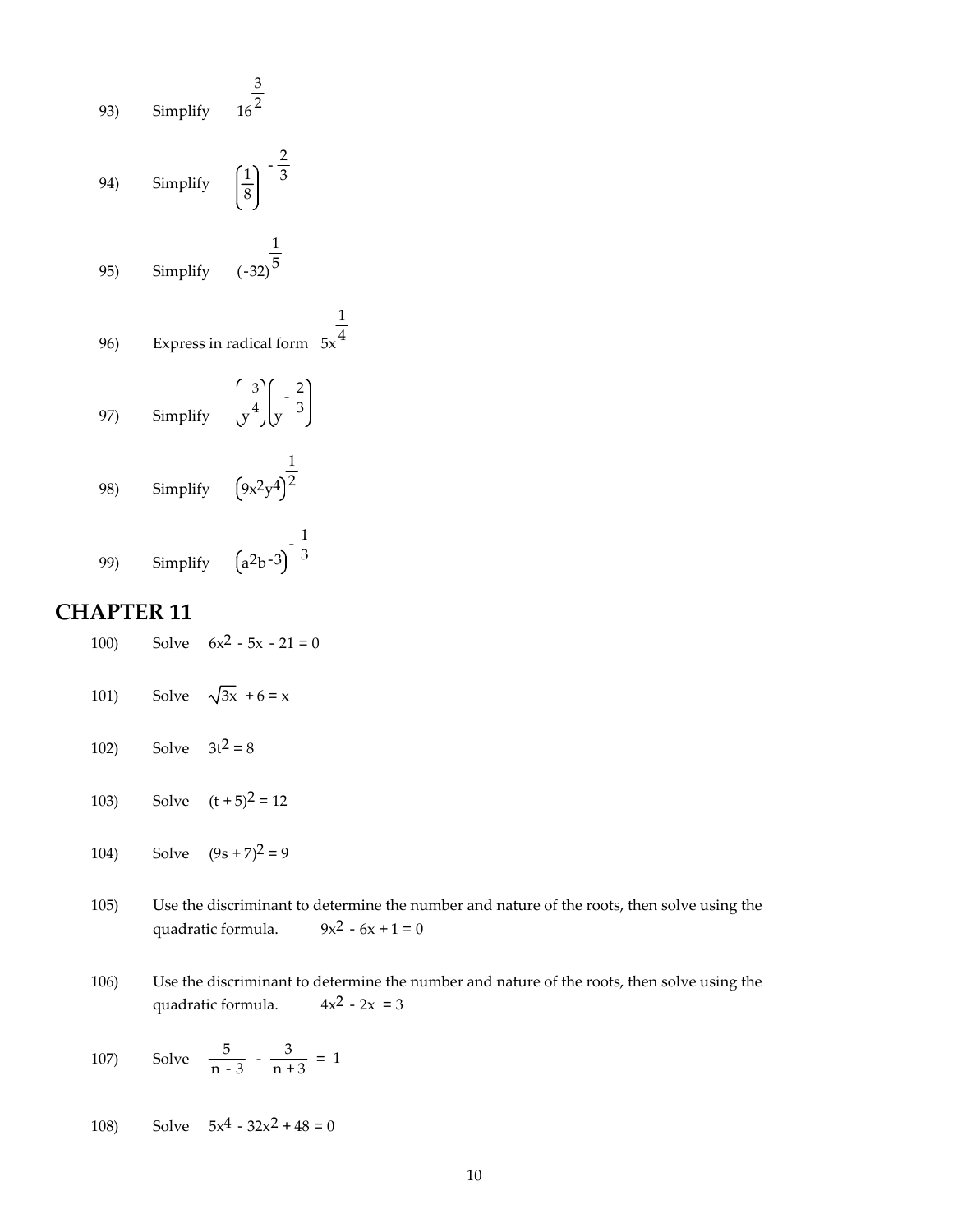- 109) A 24-foot ladder resting against a house reaches a windowsill 16 feet above the ground. How far is the foot of the ladder from the house? (to the nearest tenth of a foot) (NO EQUATION = NO CREDIT)
- 110) Two pipes together can fill a large tank in 10 hr. One of the pipes, used alone, takes 15 hr longer than the other to fill the tank. How long would each pipe take to fill the tank alone? (NO EQUATION = NO CREDIT)
- 111) A square sheet of metal has an area of 676 square inches. What is the length of each side? (NO EQUATION = NO CREDIT)
- 112) The length of a table is 15 inches more than its width. If the area of the table is 2106 square inches, what is its length? (NO EQUATION = NO CREDIT)
- 113) A rectangular sign must have an area of 42 square feet. The length of the sign is 2 feet more than the width. Find the dimensions of the sign. (NO EQUATION = NO CREDIT)
- 114) Given the following quadratic equation:  $y = -(x + 4)^2 + 1$ 
	-
	- c. What is the y-intercept? d. Graph.



- a. What is the vertex? b. Which way does the parabola open?
	-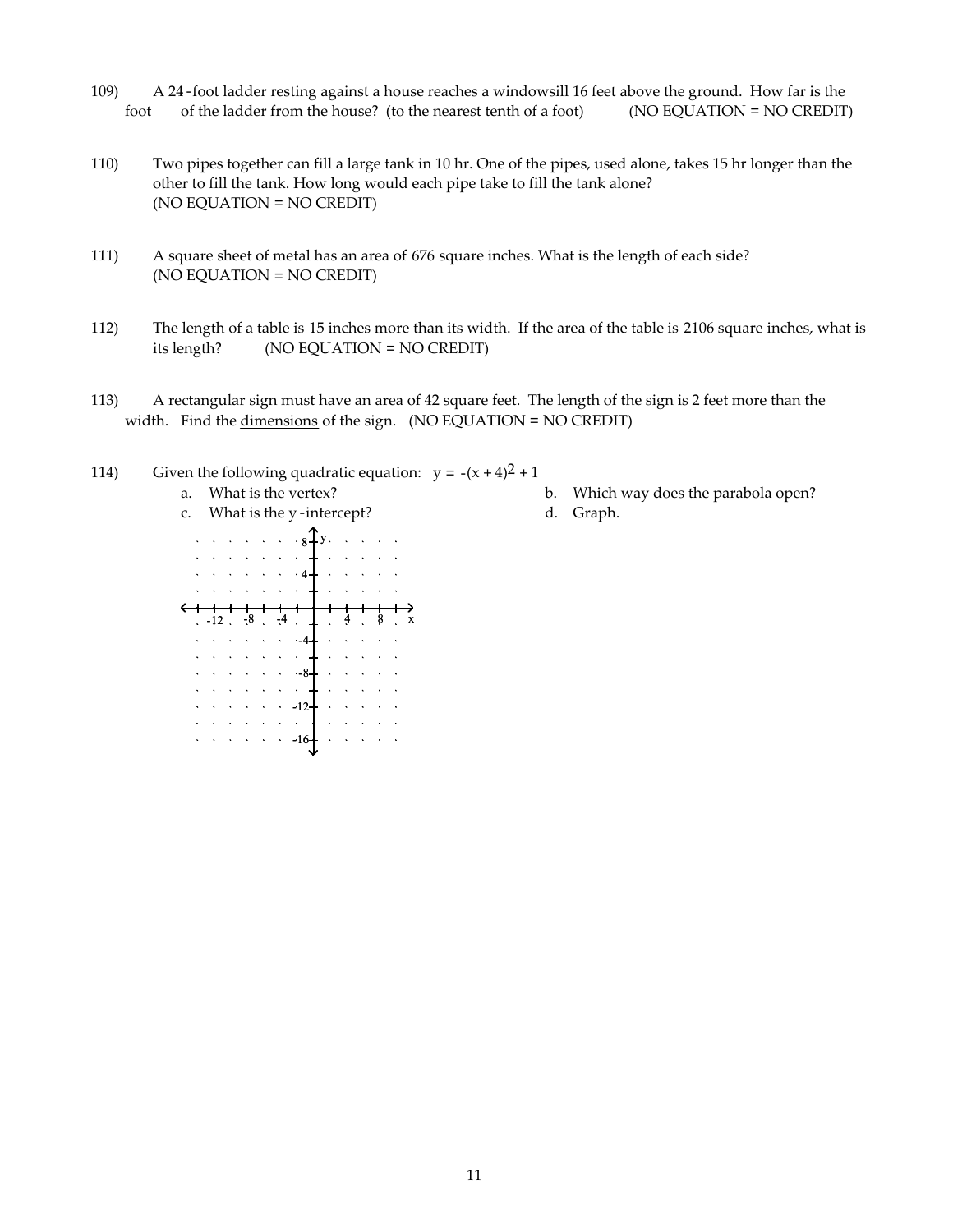- 115) Given the following quadratic equation:  $y = 4x^2 24x + 32$ 
	-
	-
	- e. Graph.
	- y 10 8  $\mathcal{A}$  $\cdot 6$  $\cdot$  $\Delta$  $\cdot$ <sub>2</sub>  $-4$   $-2$   $-4$   $-2$   $4$   $-6$   $-8$   $-10x$  $\cdot$  -2 -4  $\ddot{\phantom{a}}$ -6

116) Given the following quadratic equation:  $y = -2x^2 - 4x - 5$ 

- 
- 
- e. Graph

| $2^{\circ}$ |  |  |  |  |  |  |           |  |                      |   |  |  |   |  |   |
|-------------|--|--|--|--|--|--|-----------|--|----------------------|---|--|--|---|--|---|
|             |  |  |  |  |  |  |           |  |                      |   |  |  |   |  |   |
|             |  |  |  |  |  |  |           |  |                      |   |  |  |   |  |   |
|             |  |  |  |  |  |  |           |  |                      |   |  |  |   |  |   |
|             |  |  |  |  |  |  | $\cdot$ 4 |  | $\ddot{\phantom{1}}$ | 2 |  |  | 6 |  | X |
|             |  |  |  |  |  |  | -24       |  |                      |   |  |  |   |  |   |
|             |  |  |  |  |  |  |           |  |                      |   |  |  |   |  |   |
|             |  |  |  |  |  |  |           |  |                      |   |  |  |   |  |   |
|             |  |  |  |  |  |  |           |  |                      |   |  |  |   |  |   |
|             |  |  |  |  |  |  |           |  |                      |   |  |  |   |  |   |
|             |  |  |  |  |  |  |           |  |                      |   |  |  |   |  |   |
|             |  |  |  |  |  |  |           |  |                      |   |  |  |   |  |   |
|             |  |  |  |  |  |  |           |  |                      |   |  |  |   |  |   |
|             |  |  |  |  |  |  |           |  |                      |   |  |  |   |  |   |
|             |  |  |  |  |  |  |           |  |                      |   |  |  |   |  |   |

- a. What is the vertex? b. What are the x-intercepts (if any)?
- c. What is the y-intercept? d. Which way does the parabola open?

- a. What is the vertex? b. What are the x-intercepts (if any)?
- c. What is the y-intercept? d. Which way does the parabola open?

- 117) A record company discovers that the number of CDs sold each week after release of an new album follows a parabolic pattern. The function  $n(t) = -200t^2 + 4000t$  describes the number, *n*, of CDs an artist sold each of *t* weeks after the release of the album.
	- a. Which week had the greatest number of CDs sold?
	- b. How many CDs sold that week?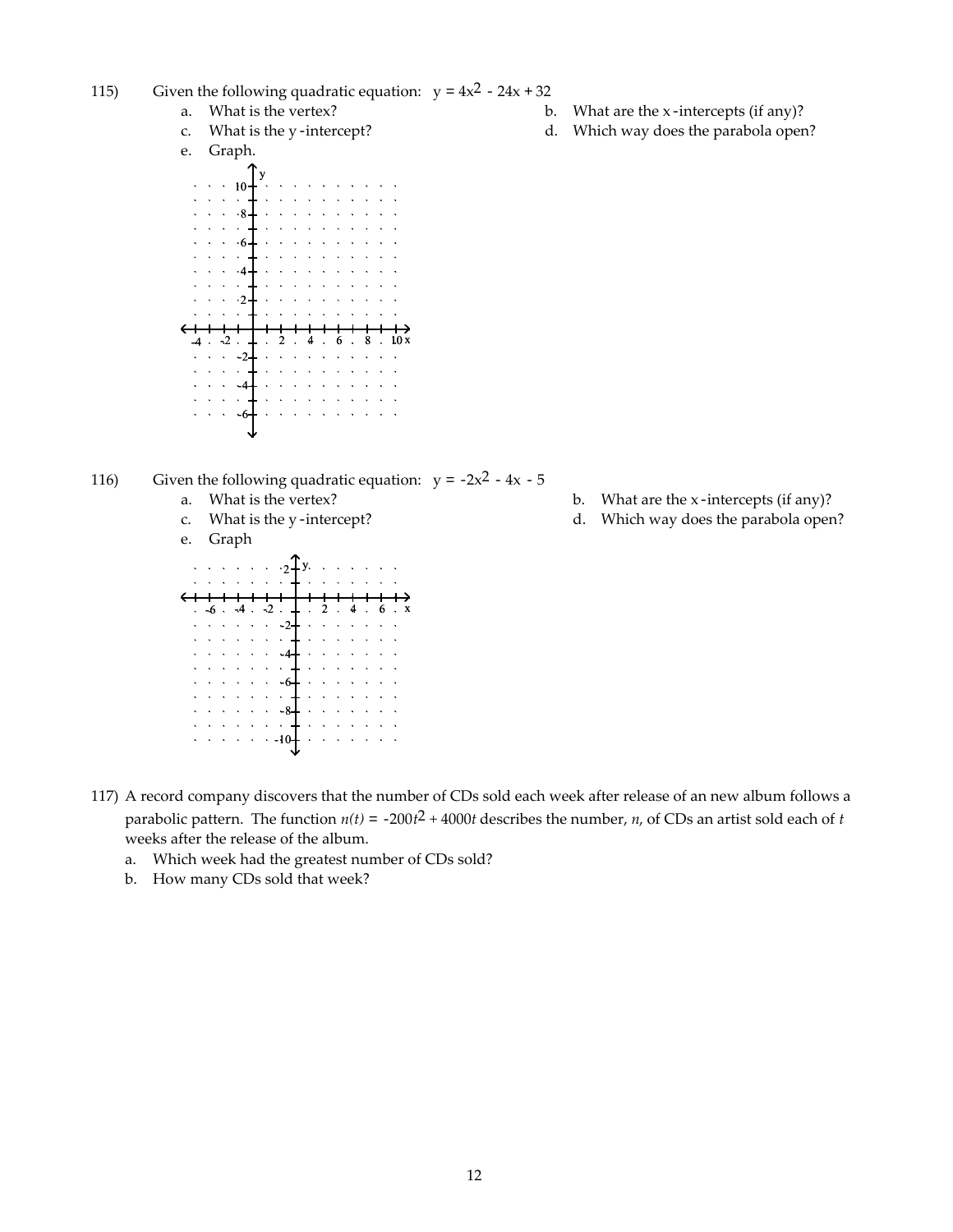Answer Key Testname: M117 FINAL REVIEW FALL 2007 (2)

1)  $\frac{6xy^2}{7z}$ 2)  $\frac{x-2}{x}$ 3)  $\frac{4x+1}{7x-2}$ 4)  $\frac{-x}{x+3}$ 5)  $\frac{x}{1}$ 2y 3 6)  $\frac{(x^2 + 9)(6x + 7)}{5x - 7}$ 7) 6 8)  $\frac{7x}{24}$ 9)  $\frac{28-57x}{2}$  $12x^2$ 10)  $\frac{10x-2}{3x-1}$ 11)  $\frac{13x + 12}{5(x + 6)(x - 6)}$ 12)  $\frac{5x^2 - 10x}{(2x + 5)(3x - 2)(x - 4)}$ 13)  $\frac{-4x^2}{(4x+3)(3x-2)}$ 14)  $\frac{4b-3a}{2a}$  $b^2 + 3ab$  $15\frac{23}{35}$  $16) -\frac{4}{27}$ 17)  $3, \frac{7}{2}$ 18) -1 19) -8, 1 20) 10 mph for Kim and 15 mph for Wendy 21) Car is traveling 50mph and the plane is traveling 350mph 22) 15 mph

23) yes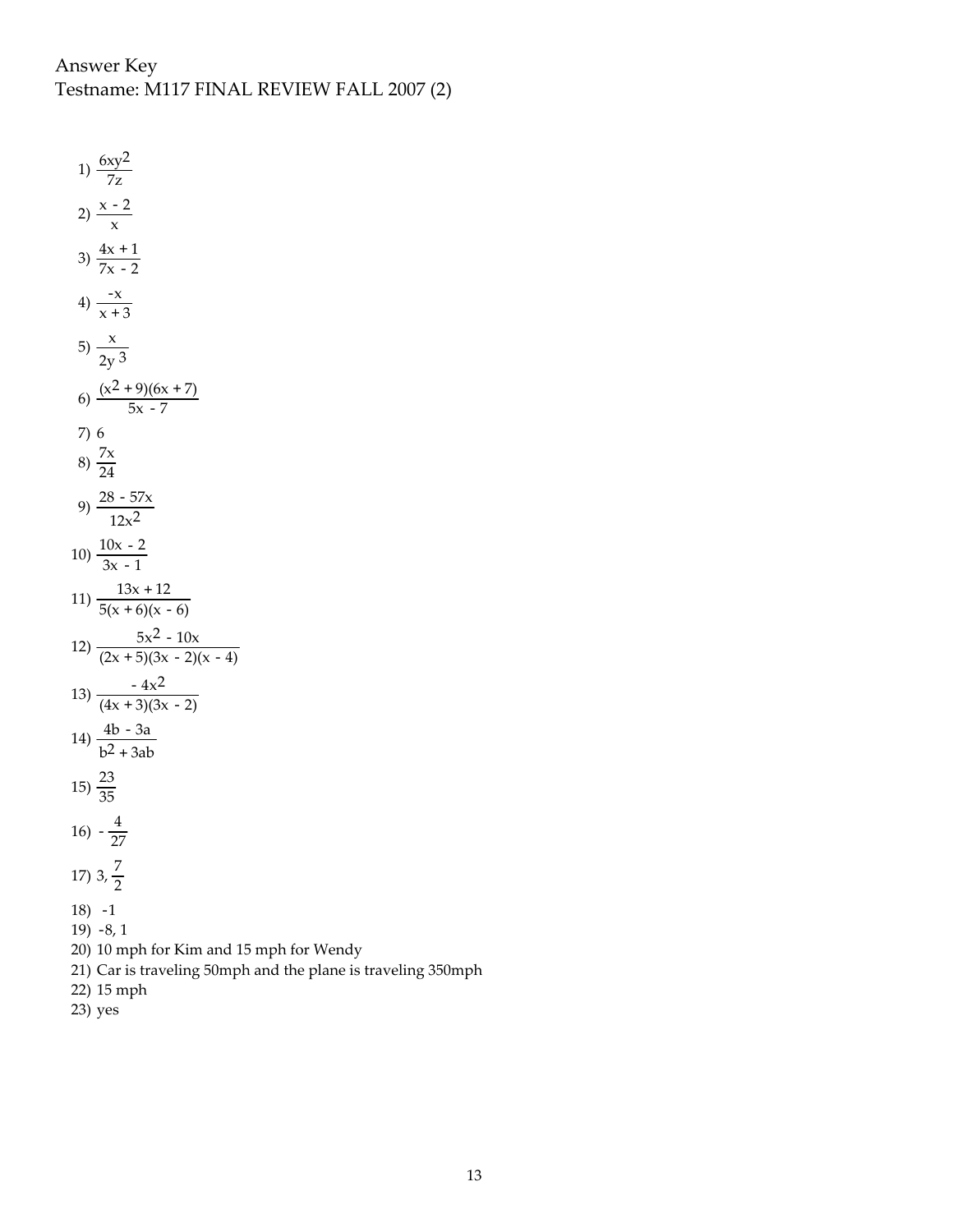Answer Key Testname: M117 FINAL REVIEW FALL 2007 (2)

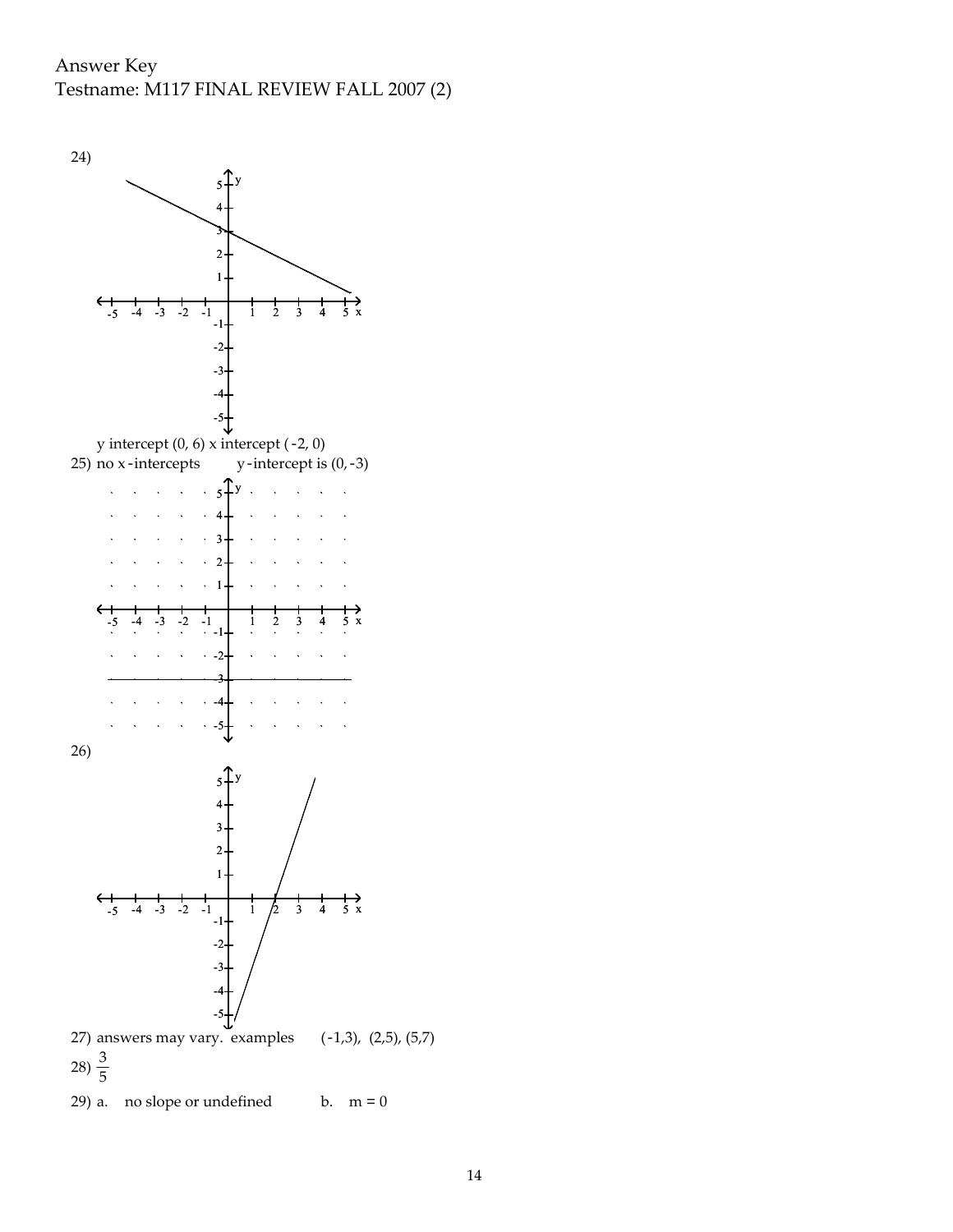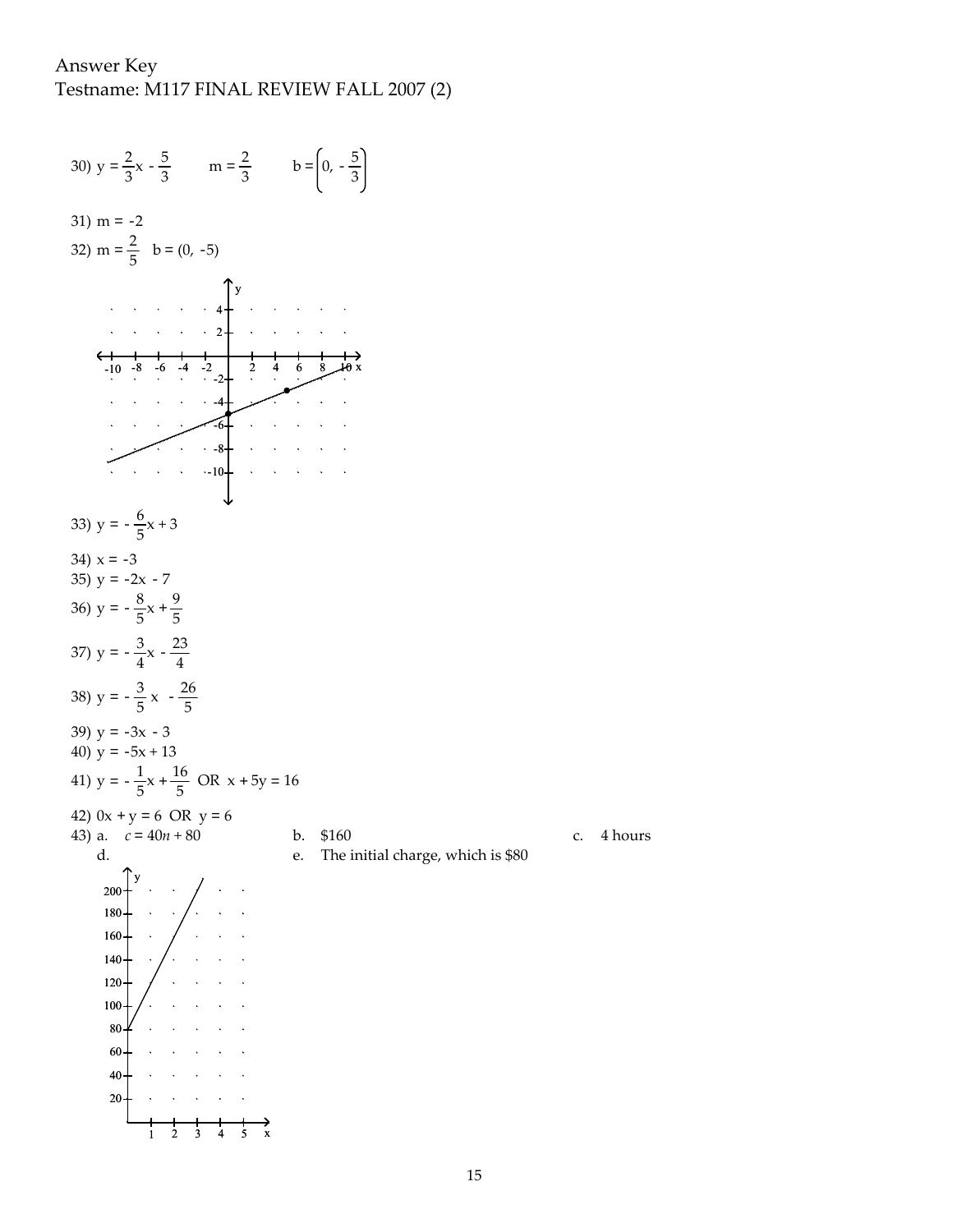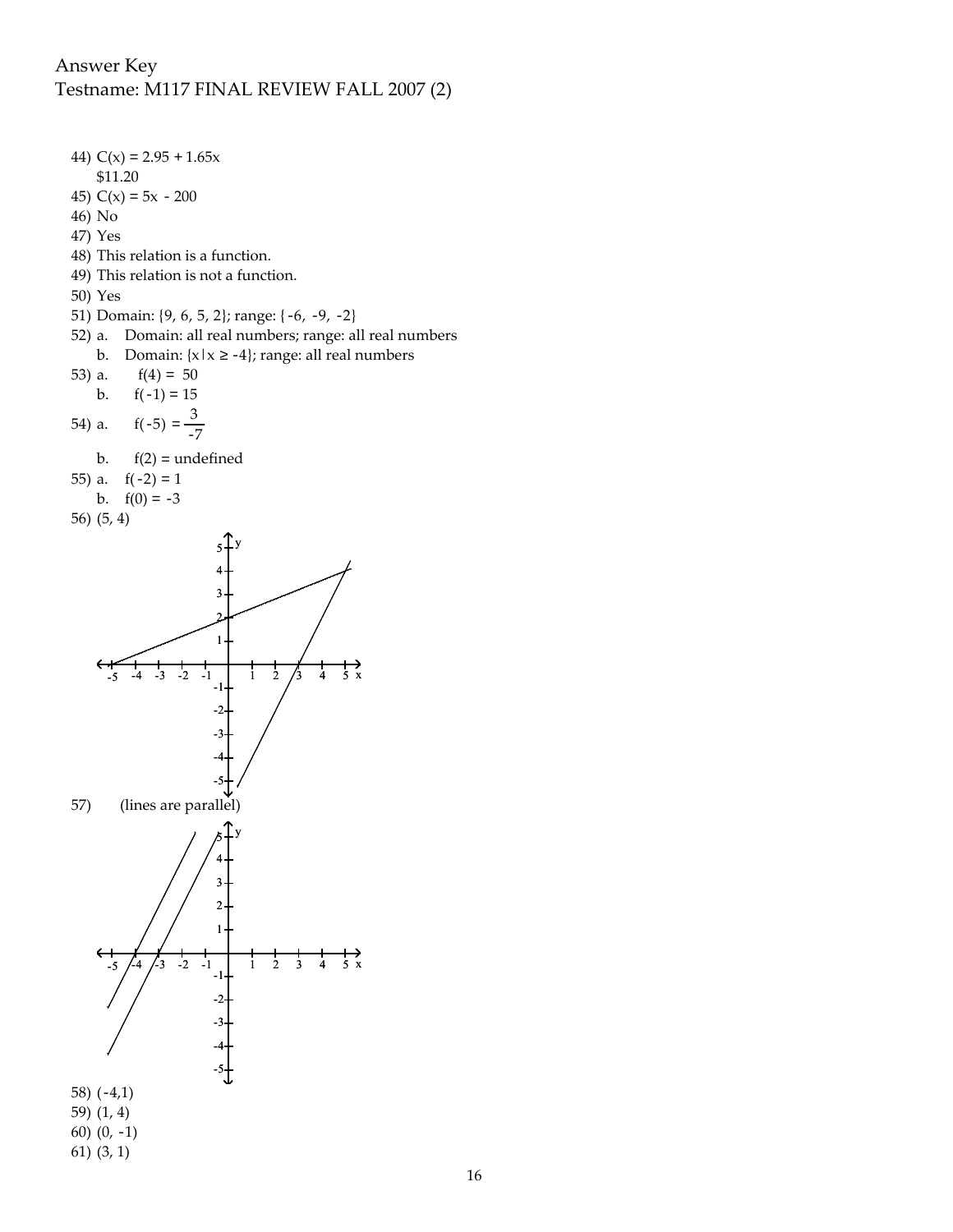62) Infinitely many solutions 63) \$1.60 for a tennis ball and \$2.25 for a golf ball 64) 2 65) x 4 or [4, ) 66) 11.256 m/s 67)  $\sqrt{6}$ 68)  $-\frac{2}{3}$ 69)  $4\sqrt{10}$ 70)  $-12\sqrt{6}$ 71)  $\frac{\sqrt{15}}{5}$ 72) 3 9 73)  $13\sqrt{7}$ 74)  $\frac{-\sqrt{6}}{2}$ 75) -4  $\sqrt[3]{2}$ 76) 4a<sup>3</sup>b<sup>4</sup>√6a 77)  $\frac{\sqrt{10xy}}{2}$  $6x^2$ 78) 3<br>18x<sup>2</sup>y 3x 79)  $-7x \sqrt{2x}$ 80) 24 $\sqrt{6}$ 81) 60 82)  $2x\sqrt{6y} - 4\sqrt{xy}$ 83)  $14 + 26\sqrt{21}$ 84) 1 85)  $6\sqrt[3]{12} - 8\sqrt[3]{10}$  $86) \frac{3\sqrt{14} + 5\sqrt{7}}{-7}$ 87) T =  $\frac{\pi\sqrt{2L}}{4}$ ; 7.30 ft  $(88)\frac{49}{4}$ 89) 1, -1 90) 91)  $-\frac{1}{3}$ 92) 5 93) 64 94) 4 95) -2 96) 5  $\sqrt[4]{x}$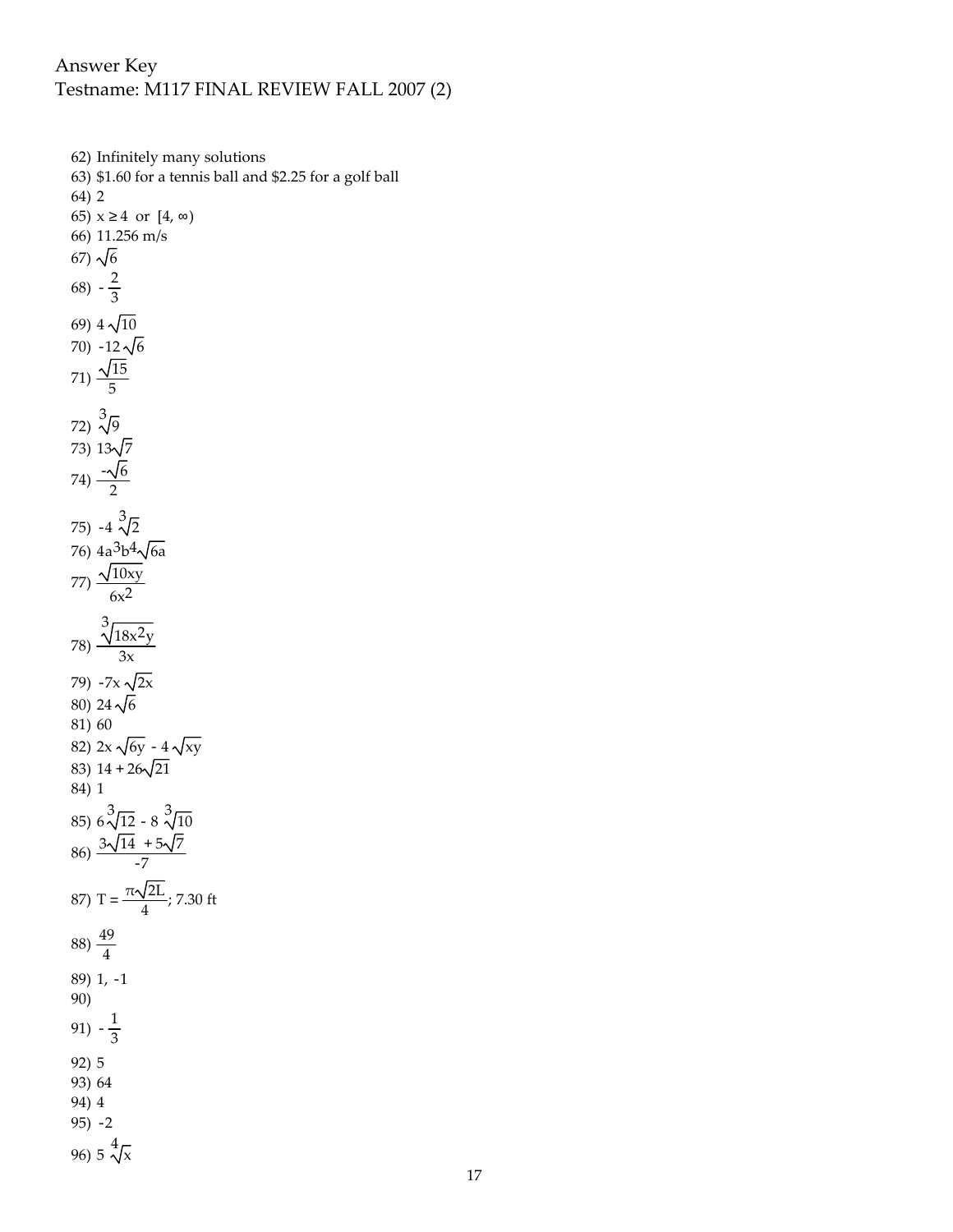1 12 97) y 98) 3xy2 99)  $\frac{b}{2}$ 2 3 a 100)  $-\frac{3}{2}$ ,  $\frac{7}{3}$ 101) 12 102)  $\pm \frac{2\sqrt{6}}{3}$ 103)  $-5 \pm 2\sqrt{3}$ 104)  $\left\{-\frac{4}{9}, -\frac{10}{9}\right\}$ 105) discriminant is 0, so 1 real root 1 3 106) discriminant is 52, so 2 real root s  $1 \pm \sqrt{13}$ 4 107)  $1 \pm \sqrt{34}$ 108)  $\pm 2$ ,  $\pm \frac{2\sqrt{15}}{5}$ 109) 17.9 feet 110) 15 hour & 30 hours 111) 26 inches 112) 54 inches 113)  $(1 + \sqrt{43})$  yards by  $(-1 + \sqrt{43})$  yards 114) a. (-4, 1) b. down c. (0,-15) d. y 6  $\cdot$  4  $\ddot{\phantom{a}}$  $\cdot$  2  $-4$   $-2$   $-4$   $-2$   $4$ ÷.  $\cdot$ -2 -4 -6